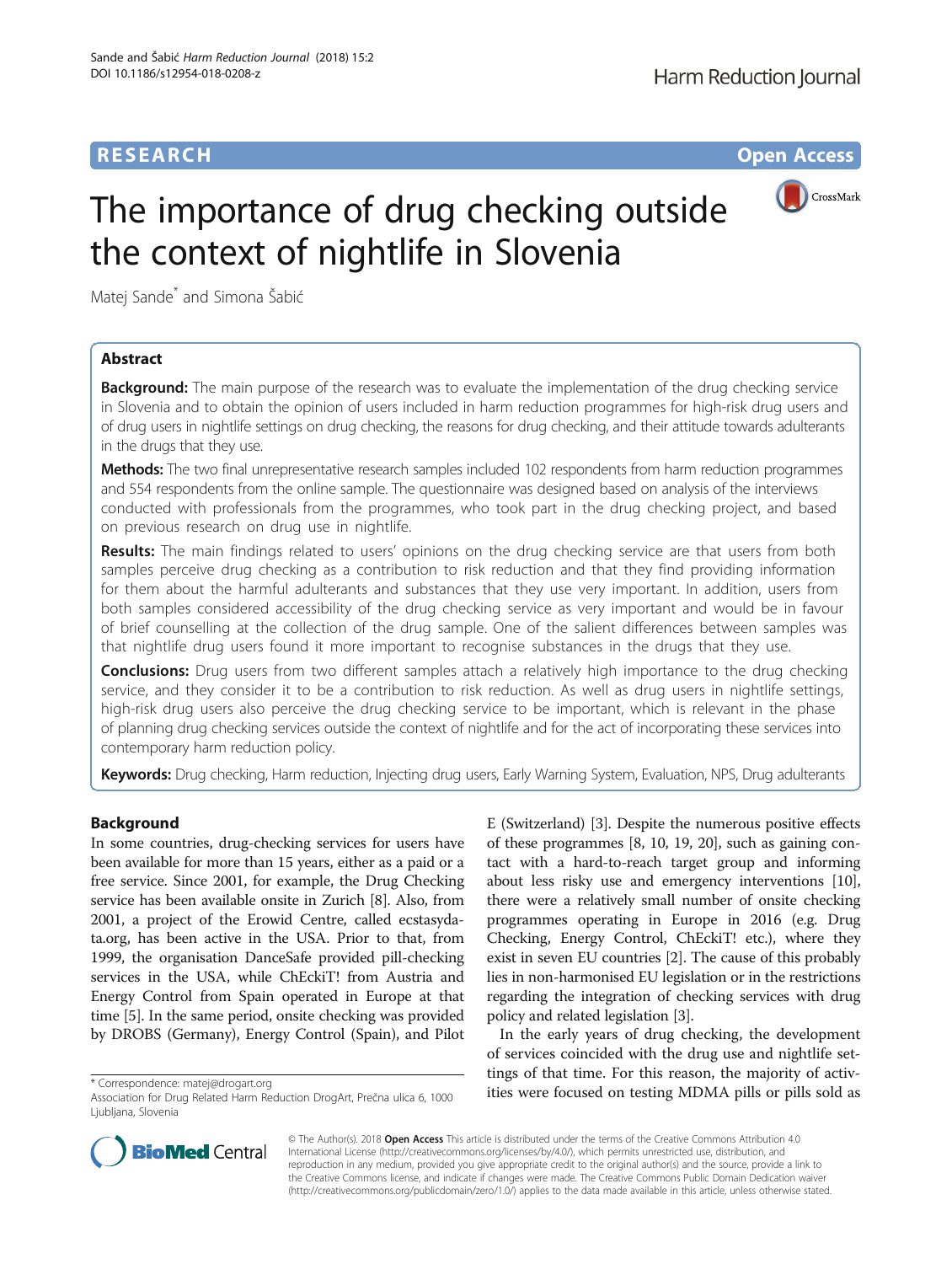MDMA. In the last 10 years, however, there has been a diversification of nightlife in the EU and an ever greater range of psychoactive substances used at parties and in other user environments. According to the EMCDDA reports, recent years have seen a spike in the emergence of new NPSs in Europe [\[6, 14](#page-7-0)]. In 2014, 101 new psychoactive substances were discovered by the Early Warning System (EWS) [\[6](#page-7-0), [23\]](#page-7-0). With the emergence of new substances, drug checking has acquired even further importance in the context of harm reduction. New evaluations and research in this area are crucial for the implementation, broader development, and integration of drug checking services [\[3](#page-7-0), [4, 9\]](#page-7-0). Given the fact that users who are included in harm reduction programmes in Slovenia [\[17\]](#page-7-0) and in Hungary [\[18](#page-7-0)] inject NPSs (for example 3-MMC), the results of testing and timely warnings on new substances and harmful adulterants may be of great importance for a wider group of users, including those who inject drugs or are not a part of the nightlife environment.

Due to legal restrictions, until now, there has not been any onsite drug checking service that is active in Slovenia. NGO info points for anonymous drug sample collection have been set up since 2006 in two non-governmental organisations (DrogArt and Stigma) as part of the Early Warning System on new psychoactive sub-stances [\[15\]](#page-7-0). In 2015 and 2016, as part of the I-SEE<sup>1</sup> project, the existing EWS system was upgraded with seven new info points for drug sample collection, to then comprise nine info points in total (two for drug users in nightlife settings, six for high-risk drug users, and one for both user groups). After the collection of the sample at the info point, the substance is anonymously confiscated and tested in the National Forensic Laboratory. Afterwards, the result of the analysis (quantitative information is not available to the users) is sent to both the user(s) and the EWS, which then, according to the riskassessment, proceeds to produce a broader alert. In 2016, two official EWS alerts were issued, based on the results of the anonymously collected samples in Slovenia, which were then circulated to all network members. From these, the warnings were then forwarded to users through NGO channels.

The main purpose of our research was to evaluate the service and the reach of drug checking within the I-SEE project framework in Slovenia and to obtain the views of high-risk drug users, included in harm reduction programmes and drug users in nightlife settings, on drug checking. The high-risk users (mainly users of opioid drugs) were included in the research through seven lowthreshold programmes, of which five also provided needle exchange services.<sup>2</sup> The programmes did not include opioid substitution therapies and were primarily intended for socially excluded users who are injecting drug users and/or whose drug use is perceived as highly risky. Samples were collected in day centres run by these programmes, where users have available space for socialising, psychosocial support and counselling, risk-reduction information, and drug use equipment distribution. The second group, constituted of users in nightlife settings, were included in an online sample which was created with the help of web portals and other channels associated with nightlife.

During the two-year duration of the project, we received 151 samples at the described info points, four of which were NPSs, officially identified for the first time among users in Slovenia (3-MeO-PCP, clonazolam, flubromazolam, and 4-fluoro-butyr-fentanyl). Fifty-six samples included one or more NPSs. Fifteen of these were collected for analysis as a "classic" drug. Apart from the service evaluation, we wished to obtain the users' views on whether drug checking will encourage drug use, their view of drug checking, and their attitude towards adulterants in the drugs that they use. We were particularly interested in obtaining the opinion of socially excluded high-risk drug users included in harm reduction programmes. An overview of the available literature showed that this is the first research of its kind which addresses the importance of drug-checking services outside the nightlife environment.

# **Methods**

# Questionnaire design

To assess the situation before designing the questionnaire, we conducted short interviews with employees of organisations involved in the nine harm reduction programmes, where info points were set up. We conducted nine interviews with ten questions related to the drug checking service (e.g. "What was the users' reaction to the service?", "What, in your opinion, are the advantages of the drug checking service?"). Based on the answers, provided by professionals working on the programmes, and the possibilities related to conducting the research, our research team designed the questionnaire. In the interpretation phase, we complemented the users' answers with those from the employees, where and if this was applicable.

We designed a short two-page questionnaire. The estimated time for its completion was 5 min. After demographic data, the first set of questions included questions on the use of drugs in the last month, the use of drugs on an average day/party, and a question on frequency of use. Besides the questions on the prevalence of drug use, we also enquired about risky drug use (sharing drug-use equipment, poly drug use, overdose etc.), followed by questions on drug checking and the main obstacles and advantages of drug checking.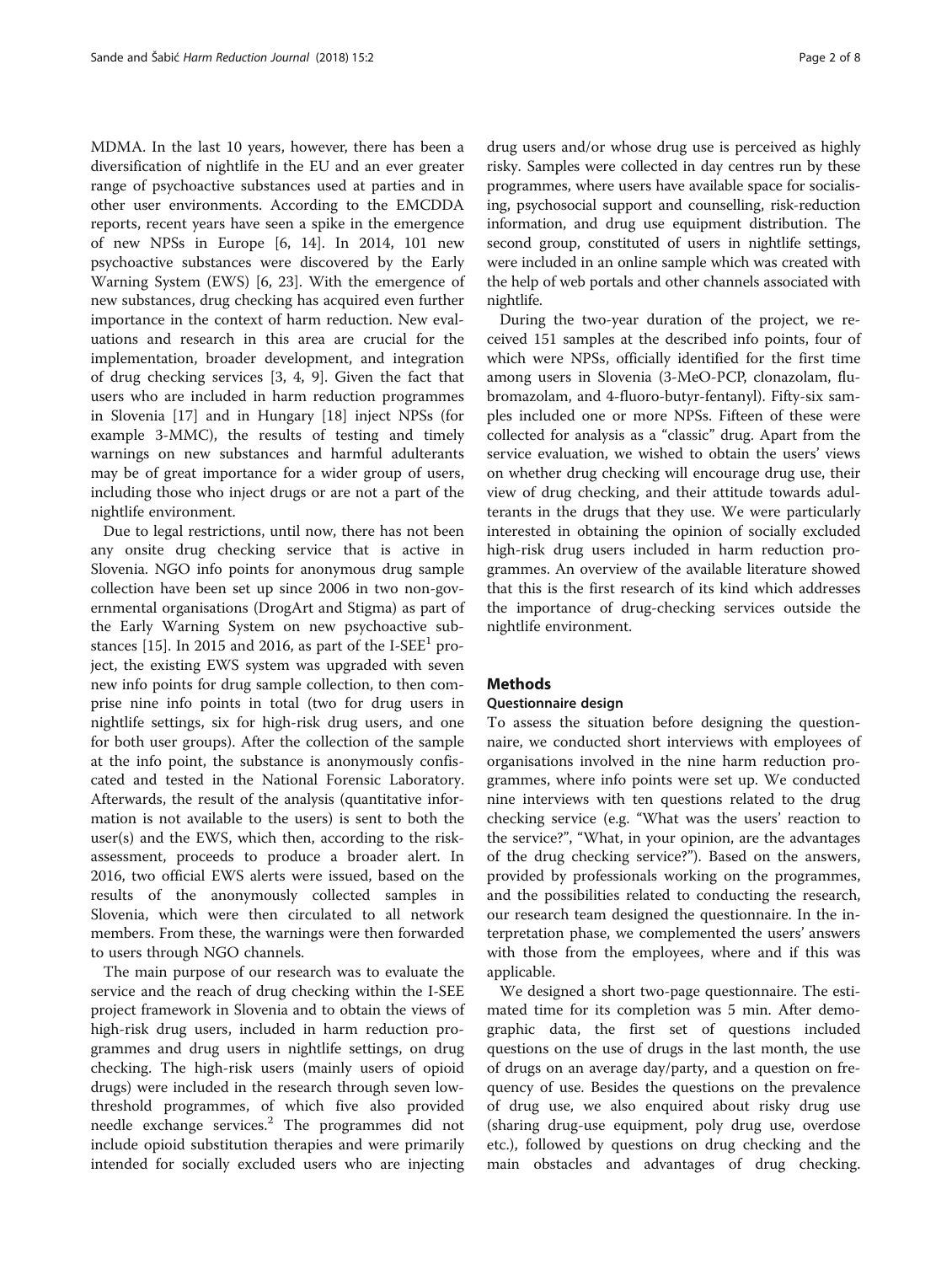Sampling within the harm reduction programmes for high-risk drug users and the online questionnaire for drug users in nightlife settings were carried out in parallel; therefore, some questions differed in both questionnaires. Due to the specifics of the samples, the listed substances in the questions on prevalence partly differed, whereas among the questions on risky drug use, one question differed according to the target group ("I share injecting/sniffing utensils"). In addition, the answers to two specific questions on drug checking differed somewhat according to the target group ("Where did you find out about the drug checking service?", "What has bothered you so far about the drug checking service?"). For most of the questions, the questionnaires did not differ.

## Sampling

The research took place between November 2016 and the beginning of January 2017. For the purpose of evaluating the drug checking service and obtaining the users' opinion of the service, which was offered in Slovenia in 2016, we created two different samples. The first sample covered 104 users from seven harm reduction programmes in Slovenia. In this way, we collected 102 completed questionnaires.

The other sample (online questionnaire) covered 610 drug users in nightlife settings. For the purpose of analysis, we excluded partially completed questionnaires to then obtain a final sample of 554 completed questionnaires.

Field sampling (in day centres and as part of field work with the harm reduction programme vans) was carried out by professionals employed in the programmes, who handed out questionnaires to all the users that wished to partake in the research. The collection of questionnaires took place between 16 and 25 December 2016. To ensure a higher level of anonymity, the users included in the harm reduction programmes returned the questionnaires by putting them into closed boxes. Sampling with the online questionnaire took place from mid-December 2016 to the beginning of January 2017. During this time, the questionnaire was publicised on various web portals and forums related to nightlife. The vast majority of respondents accessed the website directly from social media, while a lower number came from web portals and forums. One thousand three hundred fifty-six people clicked on the cover letter, and 746 of these submitted inadequately completed questionnaires. From the remaining 610 questionnaires, we included in the analysis 554 questionnaires from people who also completed the set of questions on the characteristics of drug use since, apart from the data on the evaluation of the drug checking service, we also wanted to obtain those on prevalence and trends in drug use.

# Results

# Sample characteristics

The sample of 102 high-risk drug users from the harm reduction programmes included 71.7% of men and 28.3% of women. The final sample of 554 drug users in nightlife settings (online sample) was composed of 56.2% of men and 43.8% of women.

The age span of the users from programmes ranged from 17 to 58 years ( $M = 35$ , Mo = 32) and 14 to 60 years for users from the online sample  $(M = 24, Mo = 21)$ .

The majority of the users from programmes have completed secondary education (60.0%) and primary education (34.0%). A smaller number of respondents indicated that they have completed higher or university education (5.0%) and a Master's or doctoral education (1.0%) ( $n =$ 100). The majority indicated that they lived in a small city or town (43.4%), followed by a larger city (37.4%), and a village or countryside  $(19.2\%)$   $(n = 99)$ . Most respondents declared themselves to be unemployed (85.3%) at the time of the survey, the rest of them were employed (13.7%) or in education (1.1%) ( $n = 95$ ).

In the sample, created online, the majority of respondents indicated that they have completed secondary education (62.9%), followed by those with higher or university education (26.9%). The rest indicated that they have completed primary education (8.3%) or a Master's or doctoral education  $(1.8\%)$  ( $n = 553$ ). Nearly half the respondents from the online sample lived in a larger city (49.1%), while the rest of them came from small cities or towns (33.3%), villages or countryside (17.6%) ( $n = 552$ ). Most of the respondents indicated that they were in education (55.9%); the rest of them were employed (36.5%) or unemployed (7.6%) at the time of the survey.

## Characteristics of drug use

Apart from the use of drugs in the last month and on an average day/party, the research aimed to explore the frequency of the use of drugs and some of the characteristics of risky drug use.

Given the specific differences in both samples, which covered users included in harm reduction programmes and the population of drug users in nightlife settings, differences in the characteristics of drug use were expected.

The majority of the users from the programmes indicated that they had used methadone (63.7%), tranquillisers (52.0%), heroin (49.0%), marijuana (47.1%), and cocaine (41.2%) in the last month. A smaller percentage used other stimulant drugs besides cocaine: MDMA (11.8%), amphetamines (8.8%), and 3-MMC  $(3.9\%)$   $(n = 102)$ .

The highest percentage of respondents from the online sample used marijuana (83.4%), MDMA (54.2%), cocaine (38.0%), and amphetamines (31.8%) in the last month.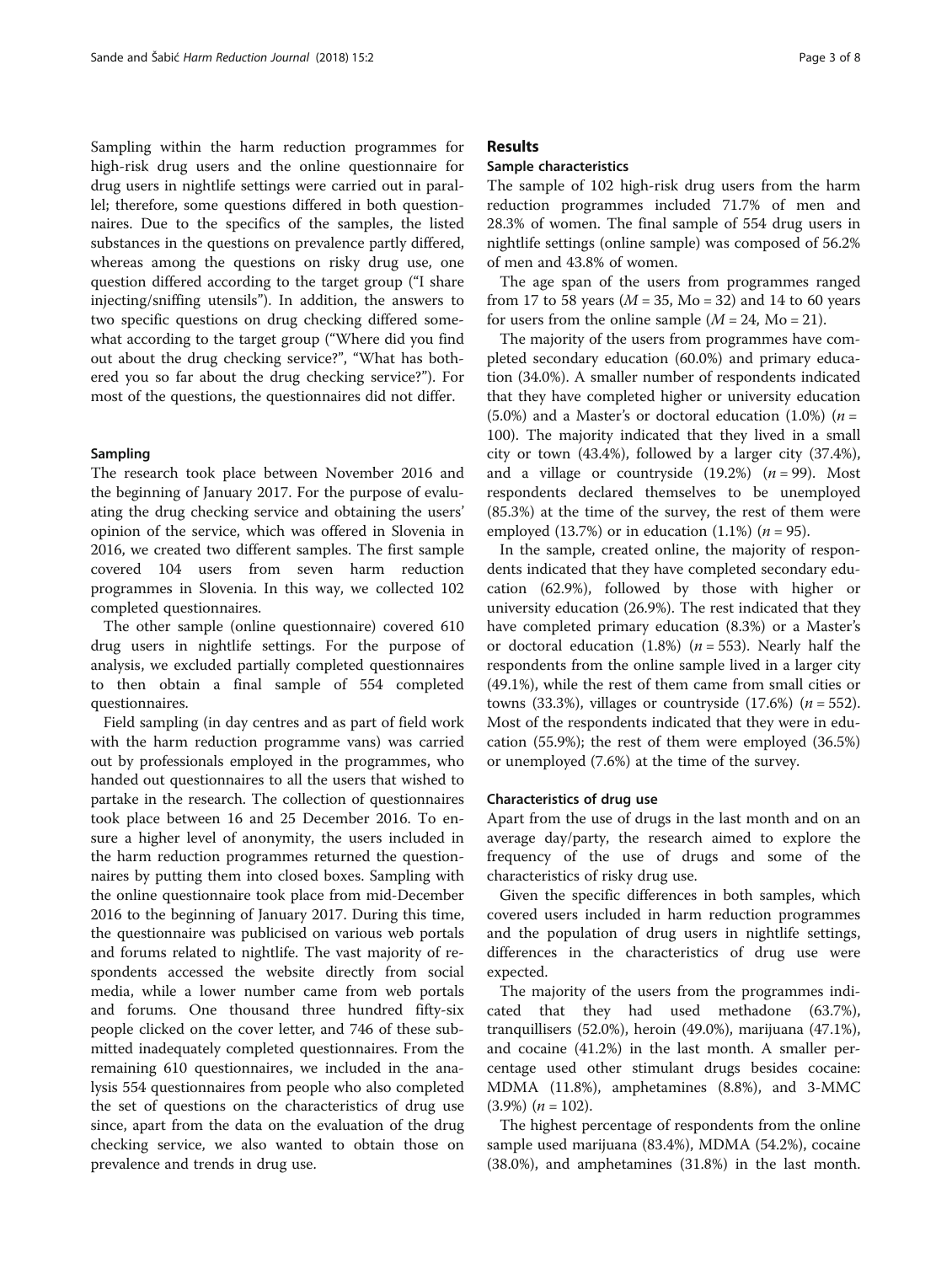Other listed drugs included hallucinogens (11.9%), tranquillisers (8.9%), 3-MMC (6.8%), GHB/GBL (7.5%), methamphetamine (5.6%), and ketamine (5.1%). 2.4% of respondents indicated that they had tried heroin. Other NPSs or substances which were, until recently, considered as NPSs were tried by a relatively small number of respondents. Namely, 2.1% of respondents tried methylone, 1.5% used 4-cmc/3-cmc, and 1.1% tried NBOMe  $(n = 531)$ .

On the last occasion of drug use, the majority of respondents from harm reduction programmes used methadone (49.0%), followed by tranquillisers (43.1%), marijuana (34.3%), heroin (33.3%), and cocaine (21.6%)  $(n = 102)$ .

At an "average" party, the highest percentage of respondents from the online sample used marijuana (63.0%), followed by MDMA (59.3%), amphetamines (32.9%), and cocaine (27.7%). From the list of other drugs, they used 3-MMC (4.9%), GHB/GBL (4.3%), and methamphetamine  $(3.6%)$  (*n* = 535).

The highest percentage of respondents from the harm reduction programmes responded to the question on the frequency of drug use by stating that they used drugs on a daily basis (41.0%). A lower percentage (12.0%) stated that they used drugs a few times a week or year. Eleven percent of them used drugs several times per month, but less than once a week. Fourteen percent of respondents from the harm reduction sample stopped using drugs  $(n = 100)$ .

Most of the respondents from the online sample used drugs a few times per year (22.0%) and several times per month, but less than once a week (21.8%). 19.7% of respondents used drugs once a month, 12.3% a few times per week, and 10.0% once a week. The smallest percentage of respondents (6.6%) used drugs on a daily basis. 7.7% of respondents stopped using drugs ( $n = 519$ ).

For the purpose of comparing samples, we excluded respondents who indicated that they had stopped using drugs. Regarding the frequency of drug use, the difference between samples is statistically significant  $(T \text{ test};$  $p < 0.001$ ). This means that respondents from programmes used drugs significantly more often. Within samples, there are differences regarding the frequency of drug use between genders only in the online sample (T test;  $p < 0.05$ ), with men using drugs slightly more often than women  $(n = 478)$ .

We examined the occurrence of risky drug use in both samples. The criteria that we established based on our previous research [[17\]](#page-7-0) on the use of stimulants and NPS in the context of nightlife included the following: injecting, sharing utensils, simultaneous use of considerable amounts of drugs, and problems due to an overdose. In the online sample, the criterion of injecting was replaced by the criterion of the purchase of drugs immediately before use. A four-level scale was used to examine all the criteria (never, occasionally, often, and always).

Nearly half the respondents from the harm reduction programmes injected drugs, with 21.7% of them reporting doing this often and 22.8% reporting doing it always. A total of 69.6% of respondents injected drugs  $(n = 92)$ . 14.6% of respondents occasionally shared injecting utensils, while 84.1% never did this  $(n = 82)$ . 14.8% indicated that they had simultaneously used considerable amounts of drugs (combined answers of those who responded "often" and "always")  $(n = 81)$ . 14.8% of respondents (considering those who responded with "occasionally") already encountered problems related to an overdose  $(n = 81)$ .

45.3% of respondents from the online sample occasionally bought drugs immediately before use (e.g. at a party), 17.9% did this often, while 7.3% reported always doing it ( $n = 501$ ). More than half the respondents indicated sharing sniffing utensils (56.9%). This was occasionally done by 34.8% of them, often by 15.3%, and always by 6.8% ( $n = 503$ ). The simultaneous use of considerable amounts of drugs is characteristic of 48.7% of respondents, out of whom 36.7% do it occasionally, 9.8% often, and 2.2% always ( $n = 501$ ). In the online sample, 20.1% of users had already encountered problems related to an overdose ( $n = 502$ ).

We checked the criterion of the simultaneous use of drugs as a criterion of risky drug use in the context of nightlife by observing the chosen combination of various drugs at an "average" party. For example, cocaine and MDMA were used simultaneously by 113 respondents, which accounts for 20.3% of them (51.3% of men and 48.7% of women). 26.7% (53.4% of men and 46.6% of women) combined amphetamines and MDMA, while amphetamines and cocaine were simultaneously used by 13.1% of users from the online sample (50.7% of men and 49.3% of women).

# Users' evaluation and opinion on drug checking

The second half of the questionnaire was composed exclusively of questions related to drug checking. A smaller number of questions referred to the evaluation of the service of drug checking as part of the I-SEE project, whereas the rest of the questions were aimed at obtaining the users' views of drug checking in general.

The main findings related to the evaluation of the drug checking services:

- On completion of the project, 77.5% of users from the programmes and 44.5% of users in nightlife settings (online sample) were *informed* about the drug checking service in 2016 ( $n = 102$ ).
- The majority of those included in the programmes were informed about the service by professionals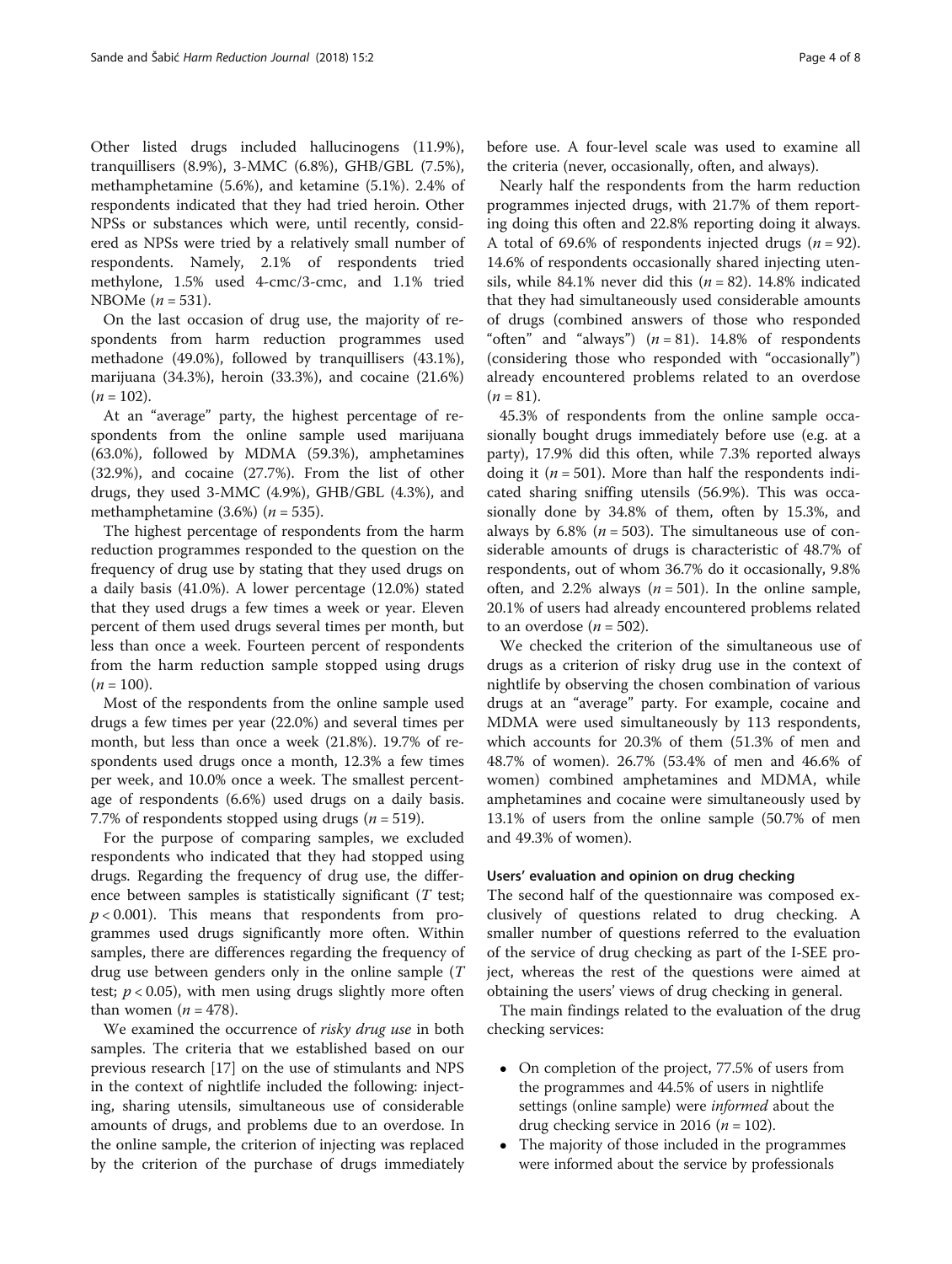working in the organisations (52.0%) or professionals involved in fieldwork  $(12.7%)$   $(n = 102)$ .

- In the context of nightlife, the highest percentage of users were informed about the service by a friend (39.3%). The rest obtained the information from the Internet (38.4%) or from an onsite promoter (30.6%). 13.5% learnt about the service through the media and 12.2% through flyers ( $n = 229$ , multiple choice question).
- Nearly a third<sup>3</sup> of users from the programmes reported that they had already used the drug checking service (31.3%,  $n = 99$ ), while the number of nightlife drug users who used the service accounted for 17.5% of them  $(n = 223, 7.0\%)$  in respect of the whole sample).
- In the assessment of the outreach of the service, we asked them if they received feedback on the results of drug checking.  $41.8\%$  ( $n = 91$ ) of respondents from the programmes and 44.6% of drug users in nightlife settings ( $n = 224$ , 18.1% in respect of the whole sample), confirmed that they had obtained information.
- From all those who used the drug checking service, nine users from the programmes said that they disliked the location of the info point, while eight of them found the opening hours of the info point unsuitable, much like the inability to collect samples in the field. Eleven respondents from the online sample indicated as a disadvantage the inability to collect samples in the field, while nine stressed the problem of anonymity with collecting samples in small towns.

The main findings related to users' opinions on the drug checking service:

- Both groups of drug users (those from the harm reduction programmes and from the online sample) perceive drug checking as a contribution to risk *reduction.* 32.7% ( $n = 101$ ) of respondents from the programmes<sup>4</sup> and 47.6% ( $n = 437$ ) of users from the online sample strongly agree with this. The combined answers of those who answered with "strongly agree" and "agree" account for 80.2% of respondents who agree from the programmes and 87.6% of respondents who agree from the nightlife users.
- Users from both samples found informing about the "hazardous" <sup>5</sup> substances and adulterants very important. This is very important for 60.4% ( $n = 101$ ) of respondents from the programmes and 66.7%  $(n = 450)$  of the drug users from the online sample. Combining the answers of those who responded with "important" and "very important", we

see that the activity of informing is important for the majority of respondents from the programmes (95.1%) and from the online sample (96.9%).

- The accessibility of the drug checking services is very important for users from the programmes (52.9%,  $n$  $= 102$ ) as well as for the drug users from the online sample (48.1%,  $n = 455$ ). Again, most of the respondents from the first group (89.2%) and from the second group (93.4%) agree with this.
- Recognition of "potentially hazardous" substances in drugs that they use is more important for the drug users from the online sample (56.3%,  $n = 455$ ) than users from the harm reduction programmes (16.3%,  $n = 98$ ). Combining the answers, the majority of respondents from the online sample (95.6%) and more than a third of respondents from the programmes (34.3%) agree with this.
- Users from both groups believe that the drug checking service does not encourage the use of drugs. 85.9% ( $n = 99$ ) of respondents from the programmes and 88.4% ( $n = 441$ ) of the nightlife drug users did not agree with this (combined answers of those who responded with "I don't agree at all" and "I don't agree"), whereas 14.1% of respondents from the programmes and 11.6% of the drug users from the online sample agreed with the statement.
- $\bullet$  The main reasons *for the use* of the drug checking service in both samples are distrust in the quality of substances on the market, risk reduction, and the users' wish to get information before use of the drug.
- As the principal reasons *discouraging them from* using the service, users from the programmes stated that they use drugs tried by others, that the waiting period for the results is too long, and that they fear the loss of anonymity. Among the drug users from the online sample, the main reasons to avoid the service are the fear of police accessing the data on users, the loss of anonymity, and waiting too long for the results.
- Users from both samples do not mind brief counselling at the collection of drug samples (59.4% users from the programmes,  $n = 96$  and 58.4% of the users from the online sample,  $n = 457$ ).
- Users from the harm reduction programmes stated that they would be willing to wait for the results for up to 2 months (55.0%), while users from the online sample indicated a period of up to 1 week (48.9%). 31.7% ( $n = 454$ ) of respondents from the online sample and 13.0% of respondents from the programmes would be willing to pay for a more rapid test.
- 18.6% ( $n = 97$ ) of respondents from the programmes and 42.7% ( $n = 457$ ) of respondents from the online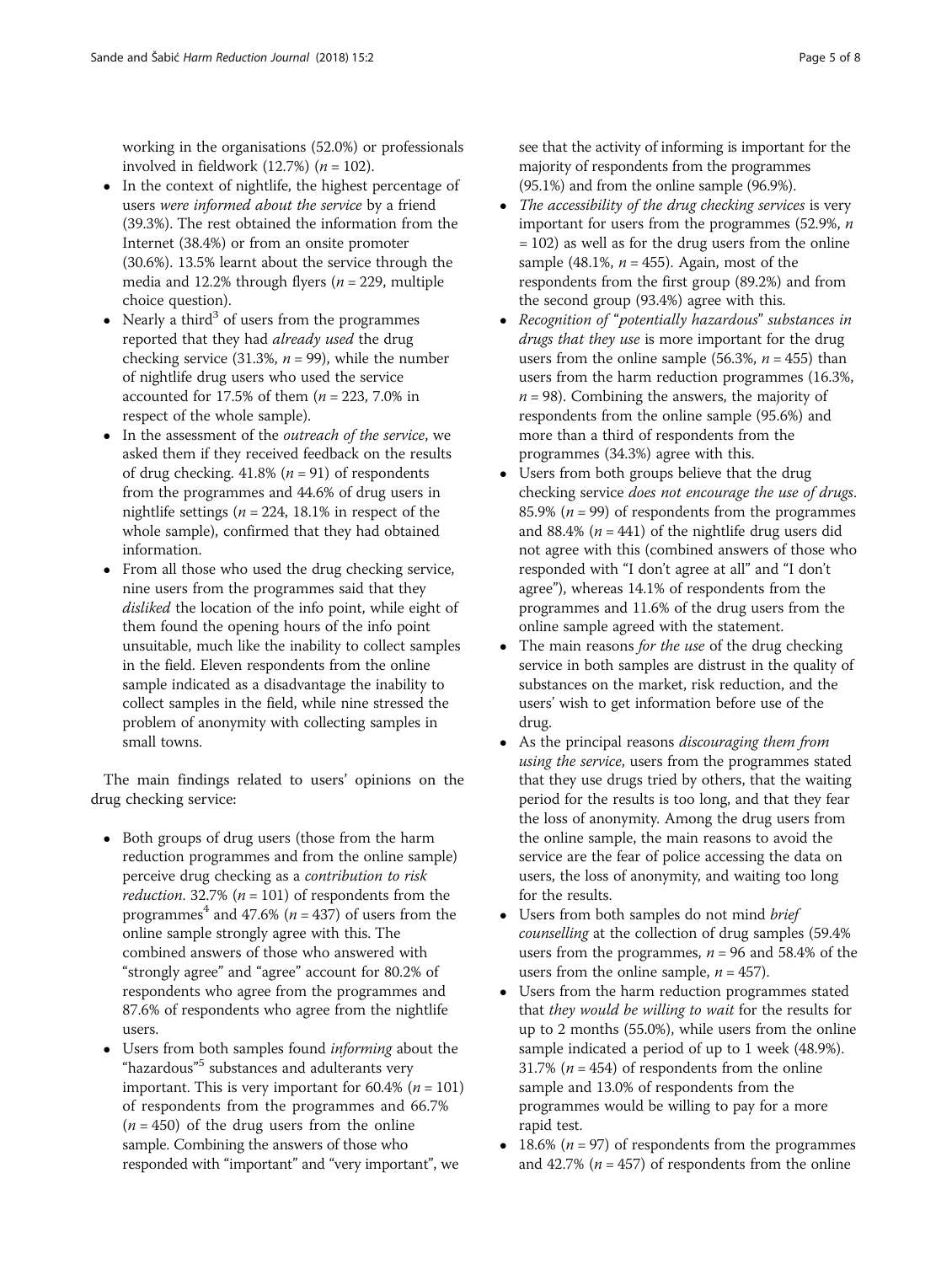sample were familiar with quick drug checking tests (e.g. EZ test, Marquis).

Out of six comparisons of the two samples regarding the users' opinion on the accessibility of drug checking services, the activities of informing users, encouraging drug use, contribution to risk reduction, recognition of used substances, and waiting periods for the results, only the last three topics are characterised by statistically significant differences. Compared to the respondents from the harm reduction programmes, the contribution to risk reduction seems to be of greater importance to the drug users in nightlife settings (95% CI =  $0.119 - 0.457$ ; T test;  $p < 0.001$ ), as well as the recognition of potentially hazardous substances in the drugs used by them (95% CI = 1.165–1484; T-test;  $p < 0.001$ ). Apart from this, the drug users in nightlife settings are willing to wait less time for the results, compared to users from the programmes (95% CI =  $-1.682 - 1349$ ; T-test;  $p < 0.001$ ).

# **Discussion**

Our research included two different target groups of drug users, identified as those with a higher prevalence of drug use or higher drug-related risk, compared to the general population of Slovenia [[13\]](#page-7-0). The group of users included in the online survey can be compared to the users from similar research in Zurich [[8\]](#page-7-0), in which case the data from our sample on drug use at the "last party/ occasion" are similar or slightly higher. The group of injecting drug users, who are included in harm reduction programmes, is considered to be a high-risk group, due to their user habits. The data gathered by our research can be, with certain limitations, compared with the data from research conducted in harm reduction programmes in Slovenia in 2013 and 2014 [\[11, 12\]](#page-7-0), where use in the last month recorded by our research was lower than the lifetime prevalence in the abovementioned research.

Though our two samples differ with regard to the drugs used, the frequency of drug use and the characteristics of risky drug use, the users for the most part agree with the statements related to drug checking. Data show that most respondents, either those from the programmes (high-risk drug users) or those from the online sample agree that drug checking represents a contribution to risk reduction and that informing users on harmful adulterants is important.

It is possible to link the research findings on the attitude of users from both samples to brief information when the results are delivered, with the results of the first evaluation of drug checking programmes [[10](#page-7-0)], since drug checking enables us to reach hard-to-reach users. For some of them, acquiring information upon results delivery represents the first contact with the harm reduction programme and is not associated merely with

the substance, but also with use and with harm reduction. Research carried out by Benschop et al. [[1](#page-7-0)] showed that service users considered counselling, as part of the drug checking service, to be very important. Two research contributions showed that information services, combined with drug checking services, were linked to unaltered drug use [\[8\]](#page-7-0) or to restricted consumption among MDMA users [\[1](#page-7-0), [8](#page-7-0)]. The opinion of the users from both samples, according to which they agree that drug checking does not encourage drug use, can be linked to the research findings of the drug checking service evaluation from Zurich where, similarly, results showed that the checking service, combined with the information service, did not encourage drug use [\[8\]](#page-7-0).

Results showed that the main obstacles to the use of the drug checking system in Slovenia, according to users, were the fear of losing anonymity, long waiting periods for the results, and the unavailability of the checking service in the field. The professionals from the programmes also pointed out legal difficulties related to in-the-field sample collection in vans and the need to obtain quantitative data of the analysis. In the future, we need to improve drug-checking services mainly by ensuring better accessibility of the services, reducing waiting periods for results, informing users about drugchecking services, and developing information and counselling services offered to users upon delivering samples. A drug-checking service may easily be the user's first contact with harm reduction programmes which may contribute to risk reduction for users in the case that new substances emerge.

Apart from the drug checking services, the EWS also plays a crucial role in the EU. The system currently monitors 560 substances, which accounts for more than half of the substances monitored within the framework of the United Nations Convention [[7\]](#page-7-0). In the light of the emergence of numerous new substances and the results of our research on the importance of informing users on the substances that they use, the EWS could be complemented, based on experience from Slovenia. In this sense, the system would, given that it is the closest system to the integrated warning regime and that it is operating in numerous Member States, collect and transmit not only the information on NPSs, but also information on harmful adulterants present in traditional illicit drugs. The results of the I-SEE project evaluation showed that an increase in the number of NGO info points as part of the EWS in Slovenia contributed to a major number of collected samples and also had a positive impact on informing services for the users. Much like the users, the professionals employed in the harm reduction programmes (with drug checking service) considered the information exchange and information campaigns on NPSs as part of the EWS to be useful and positive. The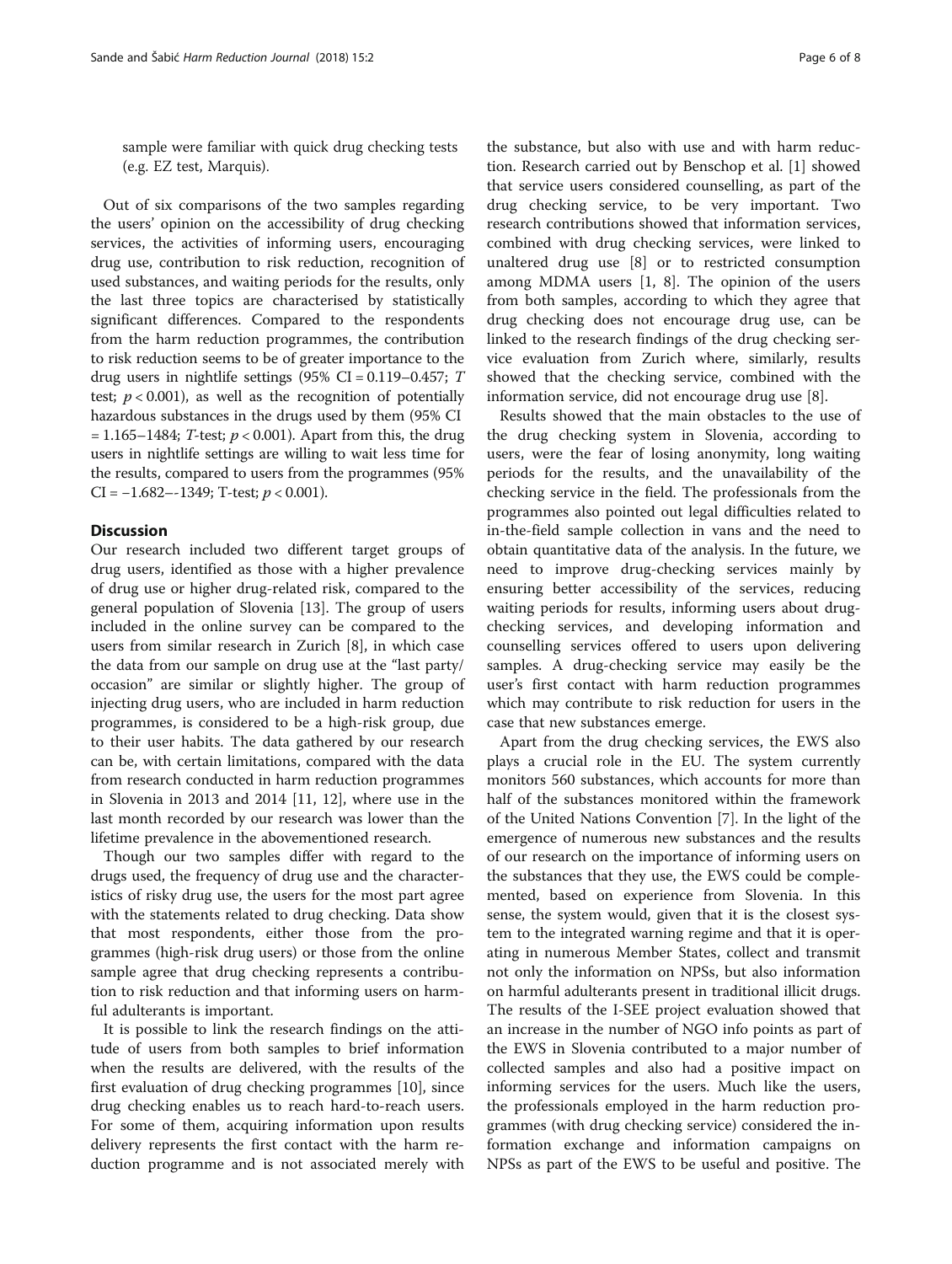research was limited to the views and opinions of the users and professionals working in harm reduction programmes. Therefore, to obtain a comprehensive evaluation of the EWS and the effects of drug checking, an evaluation of the effects of drug checking and an evaluation of the effects of the information campaigns on risky use patterns within different user groups should be conducted in the future. This evaluation should also consider other professionals and services which are included in information exchange within EWS (e.g. regional EWS coordinators, representatives of the police, representatives of the Ministry of Health, healthcare professionals etc.).

The research, which has so far emphasised the importance of drug checking in the nightlife context and the integration of such an approach into the concept of harm reduction and into a broader prevention concept [[8, 10, 16, 21, 22\]](#page-7-0), as well as within crypto markets [\[5](#page-7-0)] can be, based on the results that we obtained, complemented with the importance of drug checking in harm reduction programmes for high-risk drug users.

Ours is probably the first research to have ever revealed the opinion of high-risk drug users on the drug checking service. Professionals working in harm reduction programmes for high-risk drug users included in the research agree that raising the awareness of users on the hazardous adulterants in the drugs they use/inject is of vital importance. Informing injecting and other highrisk drug users about the substances is also important because our results showed that they use drugs tried by others and that recognising substances that they use is important to only one third of these users. Despite the fact that, according to the results obtained, knowing the substances of the drugs is more important to drug users in nightlife settings, this does not mean that we should abandon our efforts to make drug-checking services accessible to injecting drug users or other high-risk users outside the nightlife environment. Due to a demonstrated higher risk with regard to drug use, such information may be of vital importance for both drug users and those employed in harm reduction programmes.

# Conclusions

The results of this research shed a light on the opinion of users from two different groups on the drug checking service as a contribution to harm reduction. The results may furthermore contribute to the development of drug checking services at the local level and may even encourage a reflection on the importance of drug checking services outside the context of nightlife in the EU, since some of the NPSs are now being used (injected) in other user environments as well. The development of a broader drug checking system and rapid delivery of results would enable faster monitoring of changes in the drug market. Combined with accessibility and proper transfer of information, this would reduce the potential harms for users.

### **Endnotes**

<sup>1</sup>The EU project on new psychoactive substances included five partners: the University of Florence (Italy), the National Institute of Public Health (Slovenia), the Ministry of the Interior (Slovenia), the DrogArt Association (Slovenia), and the School of Medicine from the University of Split (Croatia).<https://www.dss.unifi.it/vp-102-i-see.html> <sup>2</sup>

 $\mu$ <sup>2</sup>Hereinafter, we will refer to them as "harm reduction programmes".

<sup>3</sup>Compared to the duplicate data on the collected drug samples in the programmes during the duration of the project, this number should be somewhat lower. This probably means that users interpreted the service as more than merely presenting their sample for checking (e.g. also as obtaining information about the drug checking service in the programme in which they are included). <sup>4</sup>

 $4$ The comparison included a scale from 1 to 4, where 1 was "not important at all" and 4 was "very important", or "I don't agree at all" or "I strongly agree".

<sup>5</sup>The questionnaire used the terms "hazardous substances and adulterants" and "potentially hazardous", since these are used in Slovenia and are clearly understood by users as substances that bring a higher risk of medical complications and overdose.

#### Abbreviations

3-MeO-PCP: 3-Methoxyphencyclidine; 3-MMC: 3-Methylmethcathinone; EU: European Union; EWS: Early Warning System; GBL: Gamma-Butyrolactone; GHB: Gamma-hydroxybutyrate; I-SEE: Project for strengthening information exchange between Italy and South-East Europe neighbouring countries on new psychoactive substancesSubstances

MDMA: 3,4-Methylenedioxymethamphetamine; NGO: Non-governmental organisation; NPS: New psychoactive substances

#### Acknowledgements

Not applicable

#### Funding

This study was funded by the Prevention of and Fight against Crime Programme of the European Union under Grant AG JUST/2013/ISEC/ DRUGS/AG/4000006413. The funding did not influence the results of the study.

#### Availability of data and materials

The data used for this study is not publicly available. For further information on the data and materials used in this study, please contact the corresponding author.

#### Authors' contributions

MS designed and headed the research and contributed to the interpretation of results. SŠ scheduled the preliminary meetings with professionals employed in harm reduction programmes and participated at designing and interpretation of the results. Both authors made significant contributions to the manuscript. Both authors have read and approved the final manuscript.